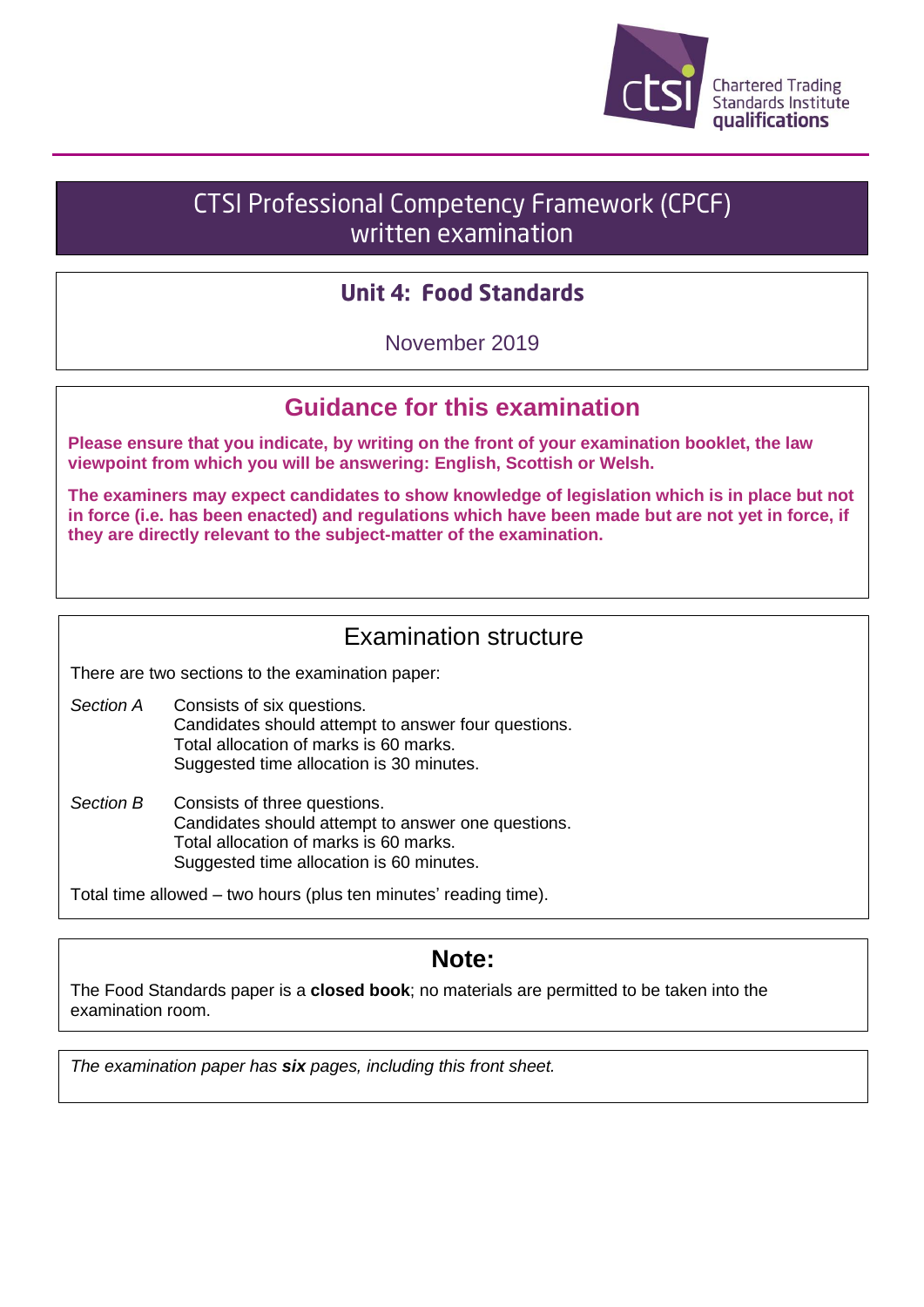**Date:** 13 November 2019 **Reading time:** 10 minutes **Time:** 13:00 – 14:30 **Max:** 100 marks

#### Section A Candidates should attempt to answer four questions. Each question carries 10 marks. Total: 40 marks.

1. What is traceability? Outline the traceability requirements for a food manufacturer selling bakery products under EC Regulation 178/2002, laying down the general principles and requirements of food law.

(10 marks)

2. Describe the precautions to be taken to ensure that enforcement samples are protected from contamination. How should they be labelled and stored to secure their use as evidence? (10 marks)

3. (a) What is the status of the Food Law Code of Practice and why should a local authority have regard to the code?

(3 marks)

(b) Under the Code of Practice, what establishment information should be kept by a food authority in relation to food standards and updated after each intervention?

(7 marks)

(total 10 marks)

4. A local fruit grower wants to produce a three-fruit jam, using their own raspberries, strawberries and blackberries. What would you advise them on the requirements of The Jam and Similar Products (England) Regulations 2003 / The Jam and Similar Products (Wales) Regulations 2018 / The Jam & Similar Products (Scotland) Regulations 2004?

(10 marks)

**Section A continues over the page.**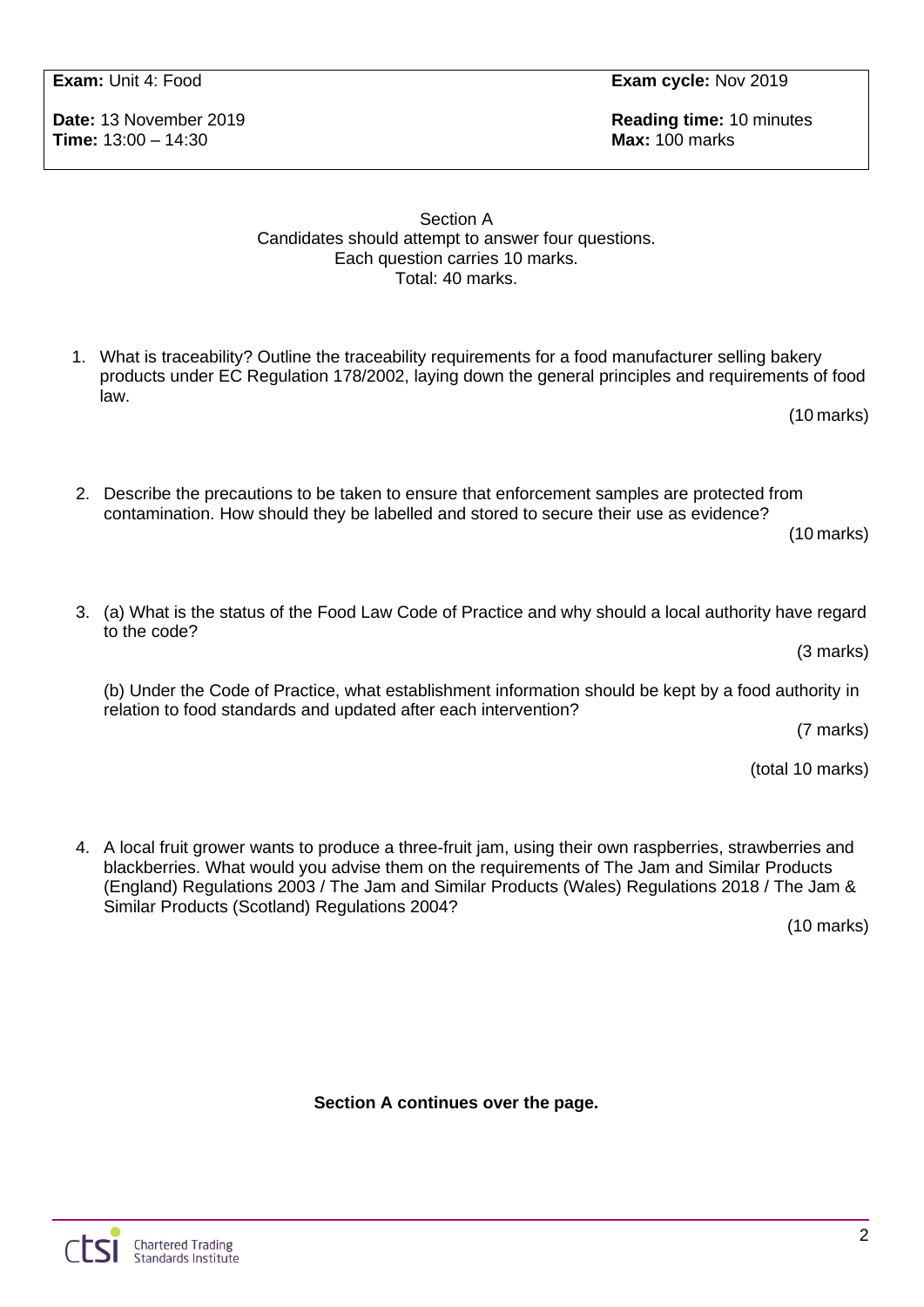5. (a) What is an additive, in accordance with EC Regulation 1333/2008?

#### (5 marks)

(b) A business wants to use a preservative in their food manufacture. What would you advise them to check before doing so?

(5 marks)

(total 10 marks)

6. What is a 'claim' and 'a health claim' under EC Regulation 1924/2006?

(5 marks) What specific information must be given when a health claim is given in the labelling, presentation or advertising? Give an example of a health claim.

(5 marks)

(total 10 marks)

**Section A total of 30 marks.**

**End of Section A**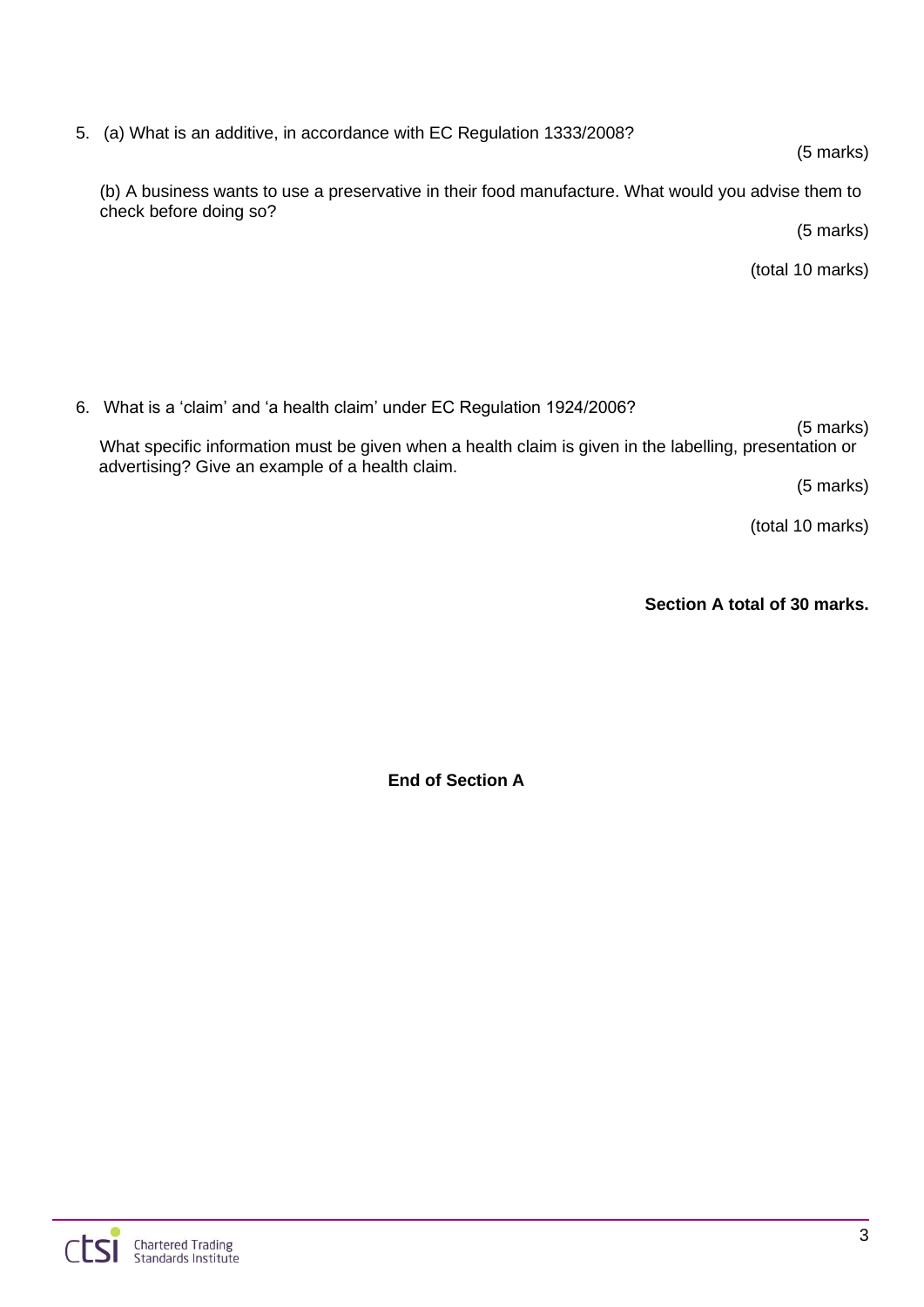#### Section B Candidates should attempt to answer one question. Each question carries 60 marks. Total: 60 marks.

7. You receive Intelligence that a chain restaurant with a branch in your area is selling "Our Home-made premium ice cream" which is suspected of being from a national wholesaler.

(a) You decide to inspect the restaurant. Discuss the powers available to you under food law to carry out your inspection.

(15 marks)

(b) How would you prepare and go about conducting the inspection to check the allegation and obtain evidence of any offence?

(30 marks)

(c) Assess the effectiveness of the enforcement options open to you and the offences that may have been committed.

(15 marks)

(total 60 marks)

**Section B continues over the page.**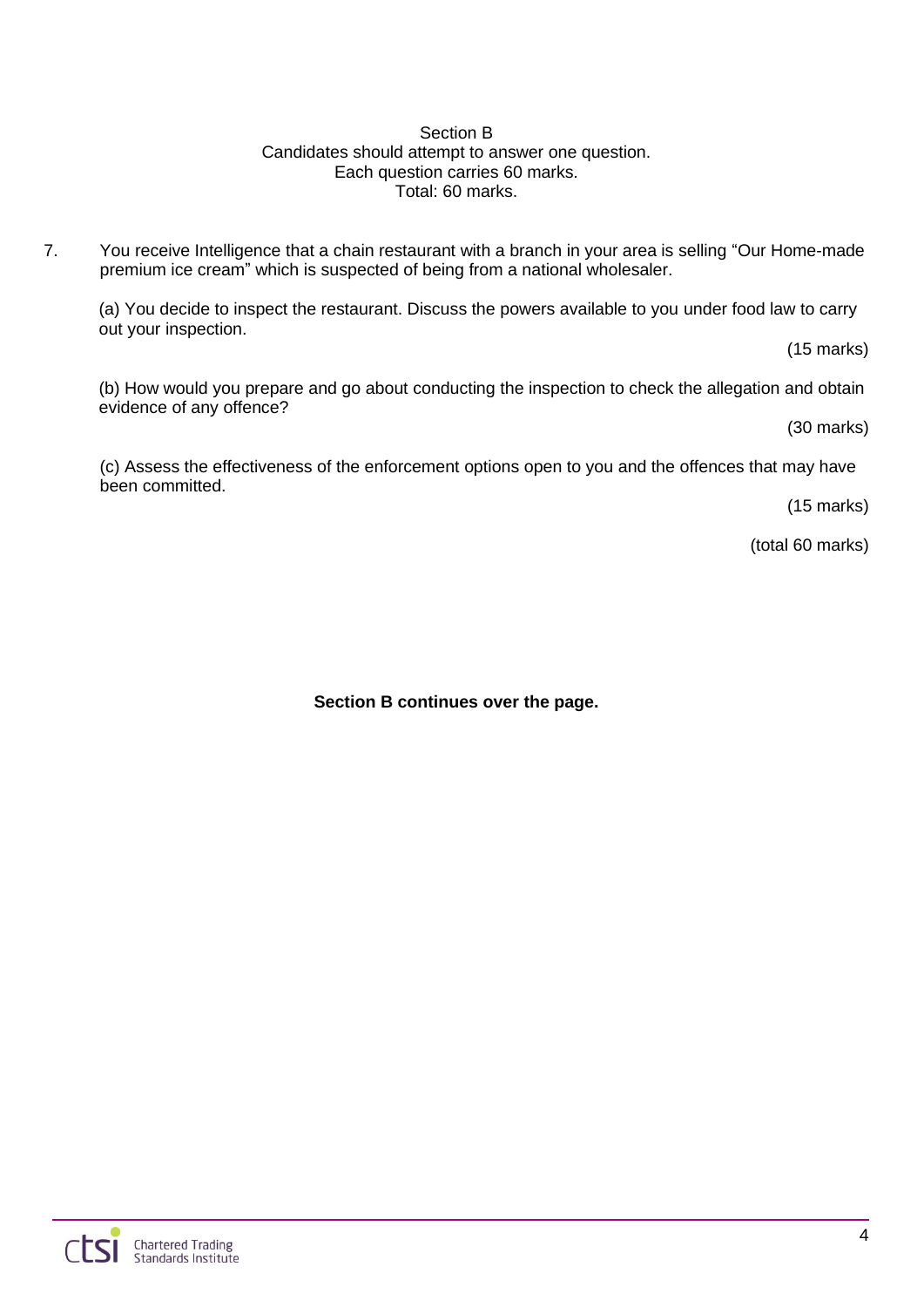8. A start-up business making biscuits has contacted you for labelling advice. The owner, Jane Grey, plans to sell her packaged products through a local farm shop and her own on-line shop.

She currently has two products:

- Jane's Gluten Free Apricot and cinnamon biscuits
- Jane's Hazelnut biscuits
- (a) Write an email to the business, advising the mandatory particulars required under EU Regulation 1169/2011, for the products and the website. Explain the requirements for the labelling of the term 'gluten free'.

(45 marks)

(b) Six months later, you see her products on sale in the farm shop. Explain for what you would analyse the products, and what method you would use to obtain your final samples, stating your reasons. Assume that there is an adequate stock of product to take your samples.

(15 marks)

(total 60 marks)

**Section B continues over the page.**